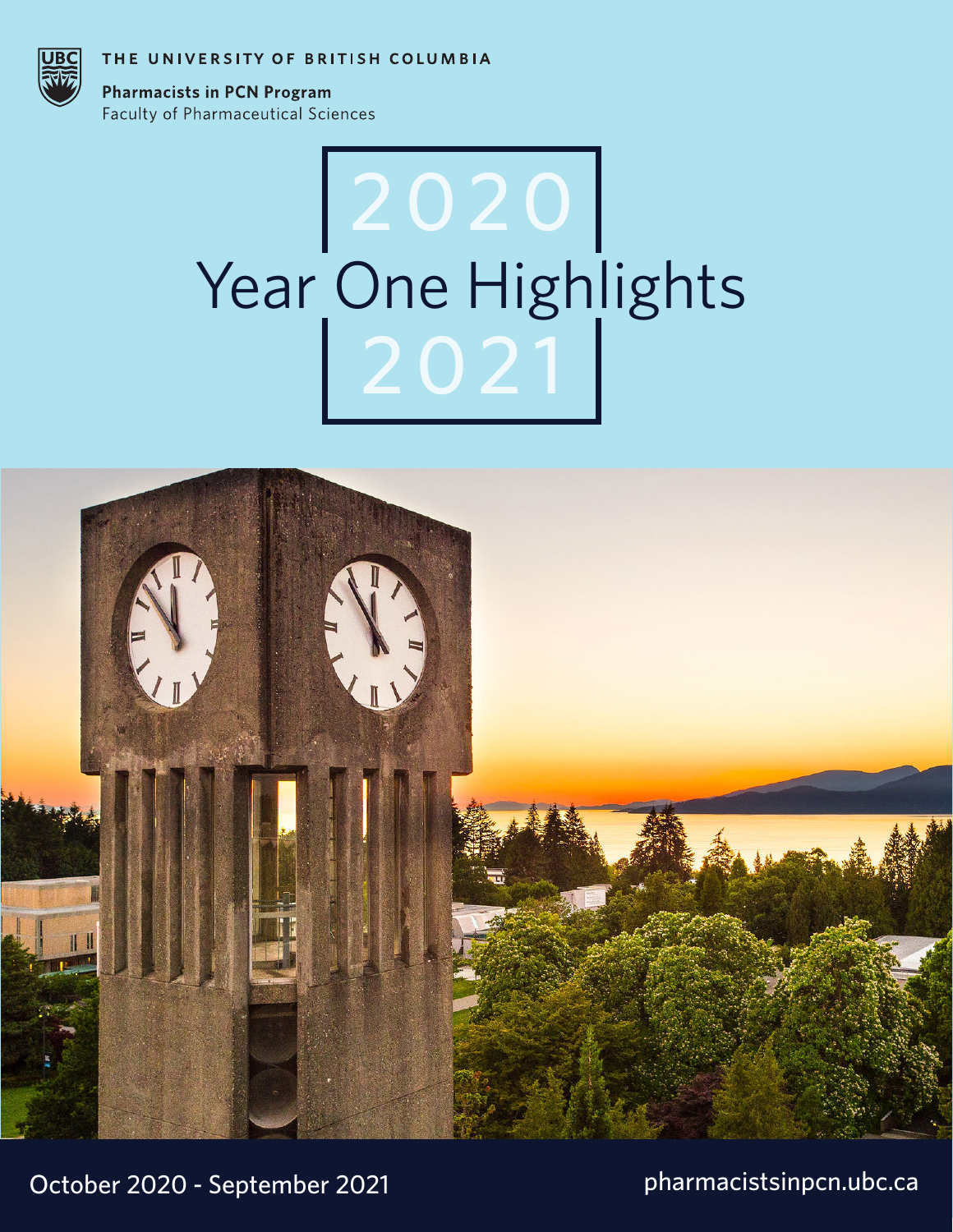## Year One Highlights 2020 2021



The Pharmacists in Primary Care Network (PCN) Program (the Program) was conceived, developed and is now being implemented to integrate primary care clinical pharmacists (PCCPs) into team-based primary care settings to improve health outcomes for patients in British Columbia. The impact of pharmacists practicing in primary care has been demonstrated in other provinces in Canada and in other parts of the world. The first year of Program implementation has been completed and not without the significant collaborative efforts of the UBC Program team working with our partners and collaborators to achieve all of the goals of year one.

There is much work to be done as we start Year 2, not the least of which is to further optimize and support the role and impact of the first 20 PCCPs that have been integrated into PCNs, and to enable and support the shared care of patients across the health care continuum. An additional 30 PCCPs will be hired and integrated into the system, further enhancing the clinical team and access for patients. Although we are pleased with the progress to date, we look forward to the work ahead and the focus on improving health outcomes for patients by having a pharmacist as a member of their primary health care team in the evolving PCNs across our province.

**Peter J. Zed**, BSc, BSc(Pharm), ACPR, PharmD, FCSHP Professor and Associate Dean, Practice Innovation Faculty of Pharmaceutical Sciences, UBC

## AT A GLANCE

23 PCCPs HIRED

273 COMMUNITY PHARMACIES ENGAGED

579 UNIQUE PATIENTS

1,089 PATIENT APPOINTMENTS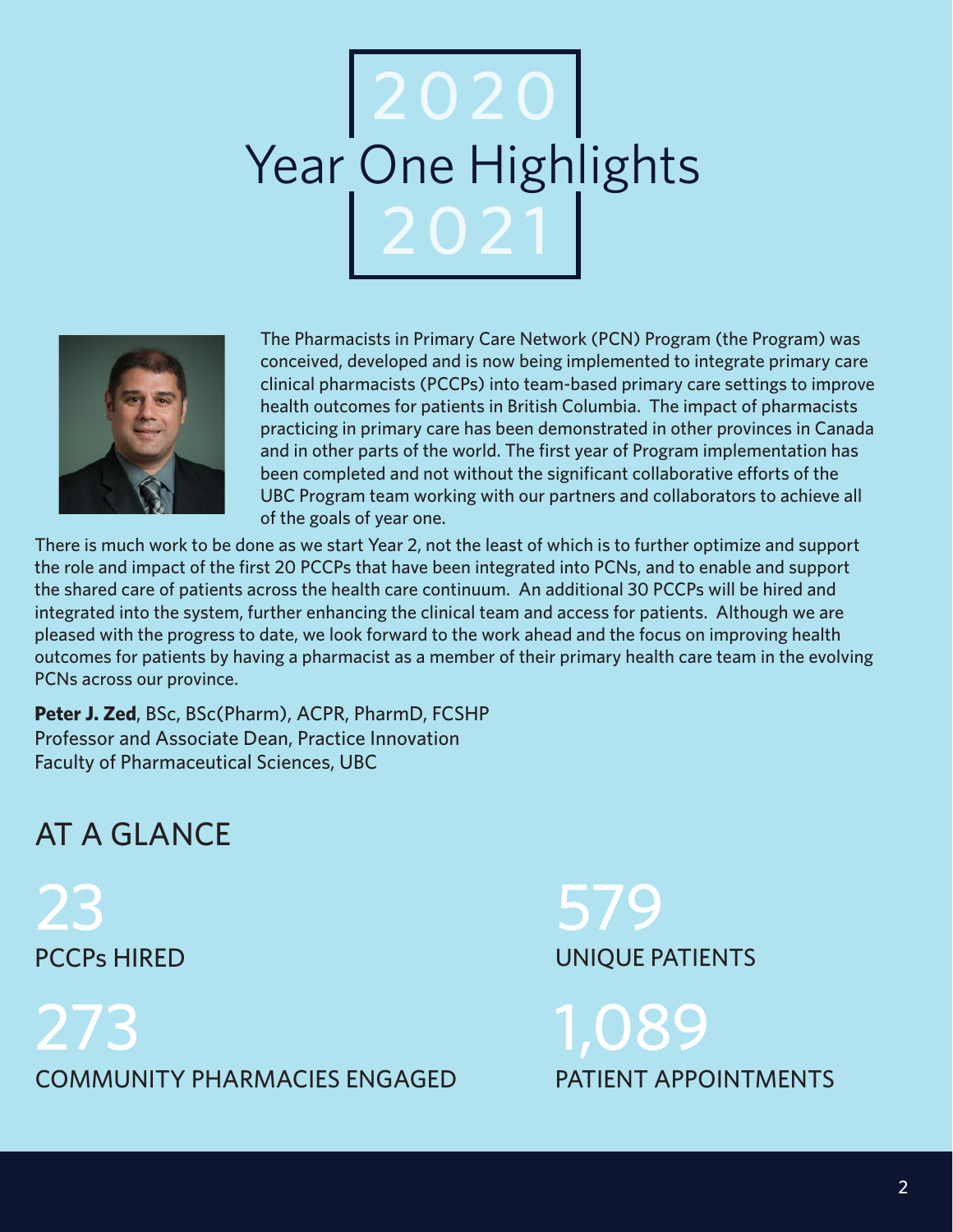## PATIENT CARE & PCCPs



579 UNIQUE PATIENTS

1,839 DTPs\* IDENTIFIED

11 AVERAGE MEDICATIONS PER PATIENT

3 AVERAGE DTPs PER PATIENT

Most common DTPs:

**398 (22%)** Adverse Drug Reaction **403 (22%)** Needs Additional Drug **215 (12%)** Non-Adherence

## PROGRAM TEAM

25 NEW POSITIONS CREATED



The Program team leads all aspects of PCCP integration into PCNs, including:

- Program oversight, delivery and management
- Engagement with community stakeholders to build the relationships necessary for team-based care
- Clinical onboarding, ongoing clinical support and quality assurance
- Administrative support for PCCPs so they can maximize their patient care time
- Program evaluation.

Read more about the Program team here.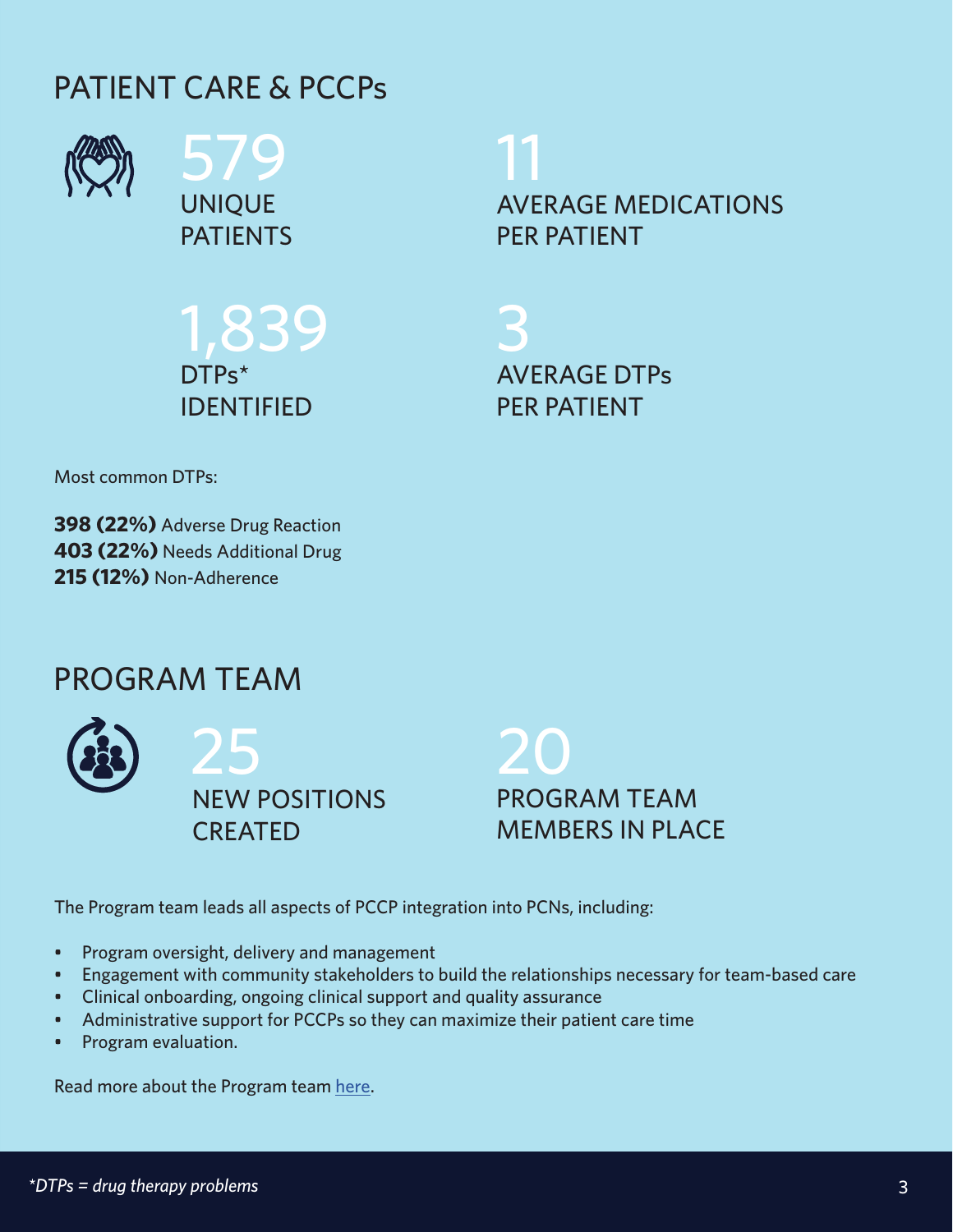## PHARMACY ENGAGEMENT



#### **Community Pharmacy Engagement**

This engagement is intended to build collaborative relationships between PCCPs and community pharmacists to support the shared care of mutual patients. All community pharmacies in PCN areas are contacted to introduce the Program and PCCP role, encouraged to share patient-level information-sharing, and invited to meet local PCCPs.

#### **PACT Part 1**

The Pharmacists Aligned in Shared Care Teams (PACT) training program prepares pharmacists in all care settings to participate in the shared of mutual patients. PACT Part 1 launched on July 16, 2021 as a series of online, self-paced learning modules. PACT Part 2 is coming and will help pharmacists build shared care into practice through participatory and workshop-based activities. PACT is developed in collaboration with UBC Continuing Pharmacy Professional Development.

## PCN ENGAGEMENT

| т. |   |  |  |
|----|---|--|--|
| ✓  | — |  |  |
| ✓  | — |  |  |
| ✓  | - |  |  |
| ✓  | - |  |  |

MEETINGS WITH 21 PCNs

The Program team supports the integration of a PCCP by learning the unique needs of a PCN, working with the PCN on local workflows, patient referral processes, and service models, and providing ongoing support.

In Year 1, the Program team:

- worked with PCNs to integrate the first 20 PCCPs in the following regions:
	- Vancouver Coastal Richmond, Vancouver, North Shore
	- Fraser Ridge Meadows, Fraser Northwest, White Rock South Surrey, Mission
	- Island Comox Valley, South Island, Cowichan, Oceanside
	- Interior Kootenay Boundary, South Okanagan Similkameen, Central Okanagan
- Started engagement with Year 2 PCN sites to prepare for integration of up to 30 additional PCCPs.